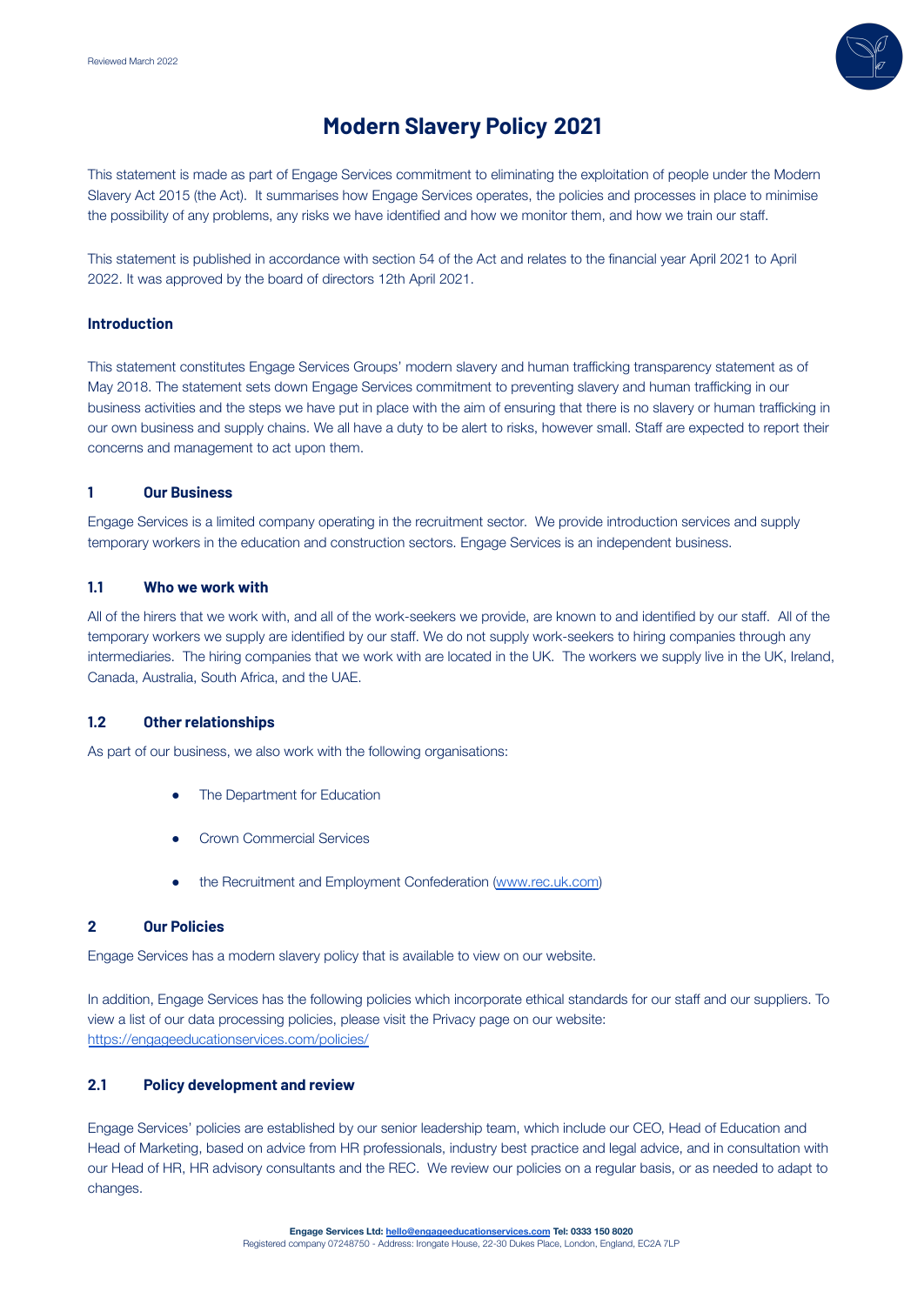

### **3 Our Processes for Managing Risk**

In order to assess the risk of modern slavery, we use the following processes with our suppliers:

When engaging with suppliers, we ask for evidence of their processes and policies, including commitments around modern slavery, human trafficking, forced labour, human rights, and whistle-blowing.

After due consideration, we have not identified any significant risks of modern slavery, forced labour, or human trafficking in our supply chain. However, we continue to be alert to the potential for problems.

After a review of our business activities, the Management can confirm that there are no high-risk activities or at risk of modern slavery or human trafficking. Responsibility for the Company's anti-slavery initiatives is as follows:

- Policies: The Head of HR is responsible for creating and reviewing policies. The process by which policies are reviewed is on an annual basis whereby they will look at industry best practices and implement any relevant amendments to the Company.
- Risk assessments: The Office Manager is responsible for risk assessments in respect of human rights and modern by a process of reviewing our business activities, confirming the right to work of all candidates and that the rates of pay for all candidates are in accordance with the local legislation.
- Due Diligence: The Finance Director is responsible for due diligence in relation to known or suspected instances of modern slavery and human trafficking. The Company undertakes due diligence when considering taking on new suppliers, and regularly reviews its existing suppliers. The Company's due diligence process includes a review of their financial history, what governing or regulatory body they are a member of, and customer references if a material supplier. Our aim is to build long-standing relationships with suppliers and make clear our expectations of business partners.

Additionally, we have taken the following steps to minimise the possibility of any problems:

- We reserve the right to conduct spot-checks of the businesses who supply us, in order to investigate any complaints.
- We require the businesses we work with to publish a modern slavery statement.
- We collaborate with our suppliers in order to improve standards and transparency across our supply chain.
- Only senior members of staff who have undergone appropriate training for assessing modern slavery risks in the supply chain are authorised to sign contracts and establish commercial relationships in any area where we have identified the potential for risk.
- Our staff are encouraged to bring any concerns they have to the attention of management.

### **4 Our Performance**

As part of monitoring the performance of Engage Services, we track the following general key performance indicators:

- The level of training amongst our staff;
- The speed with which we investigate related complaints, and the effectiveness of our whistle-blowing procedures;
- The level of compliance and transparency we have established in our supply chain.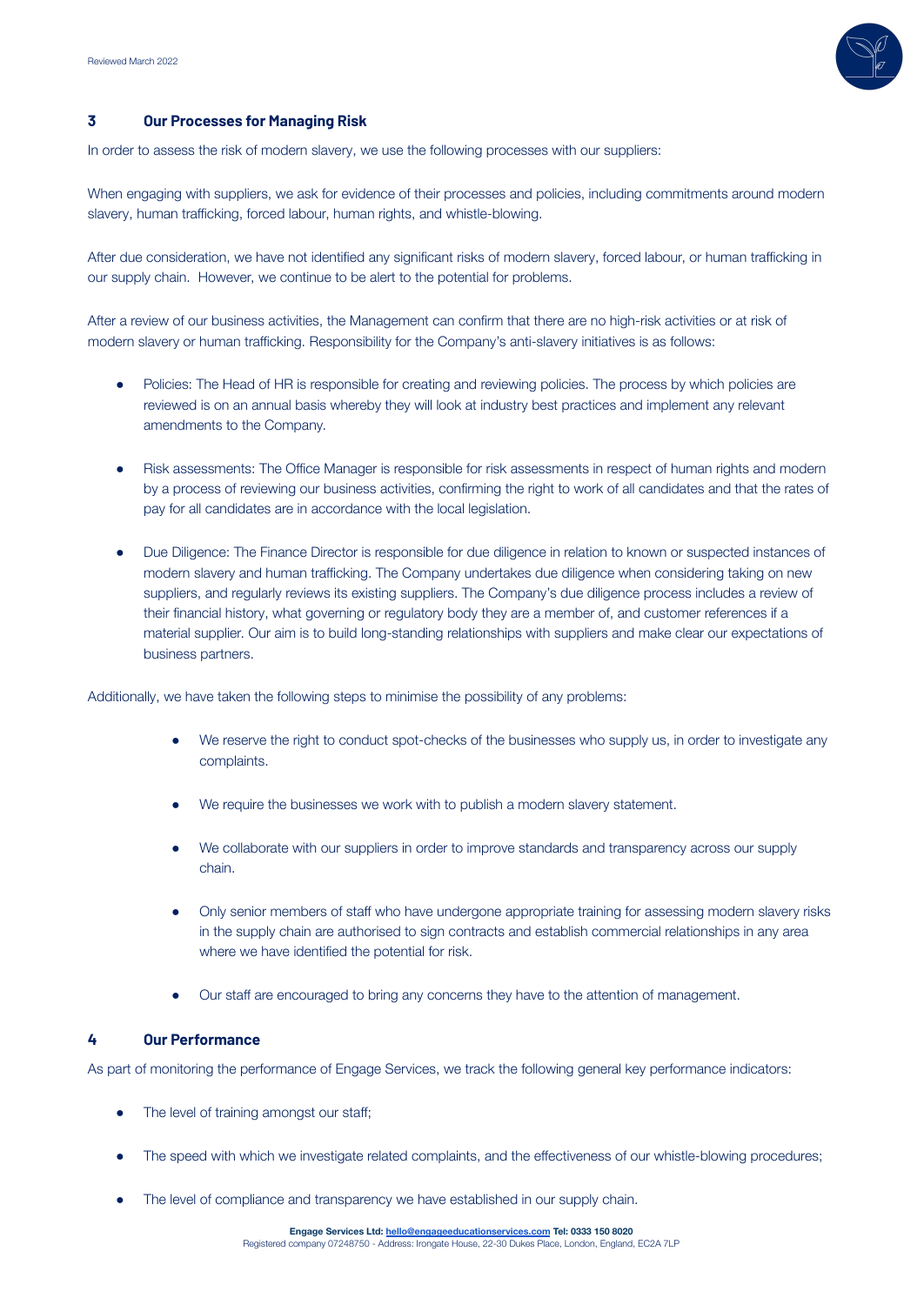

- Review of our sage payroll and CRM to review our employee and candidate salaries to ensure they are above the national living wage.
- This Modern Slavery and Human Trafficking Statement will be regularly reviewed and updated as necessary. The Board of Directors endorses this policy statement and is fully committed to its implementation.

Based on the potential risks we have identified, we have also established the following key performance indicators, which are regularly assessed by the senior leadership team:

- the percentage of suppliers who sign up to an appropriate code / provide their own modern slavery statements
- the level of modern slavery training and awareness amongst our staff

We carefully consider our indicators, in order to ensure that we do not put undue pressure on our suppliers that might increase the potential for risk.

## **5 Our Training**

All of our staff receive training and support that is appropriate to their role. In particular:

- Our leadership team receive detailed training in identifying and resolving concerns around modern slavery and human trafficking.
- Our recruiters undertake training courses that include guidance around modern slavery and human trafficking, as well as other wider human rights issues.
- All of our staff receive awareness-raising information around issues involving modern slavery and human trafficking so that they can bring any concerns they have to the attention of management.

As part of this, our staff are encouraged to discuss any concerns that they have.

Training is refreshed annually.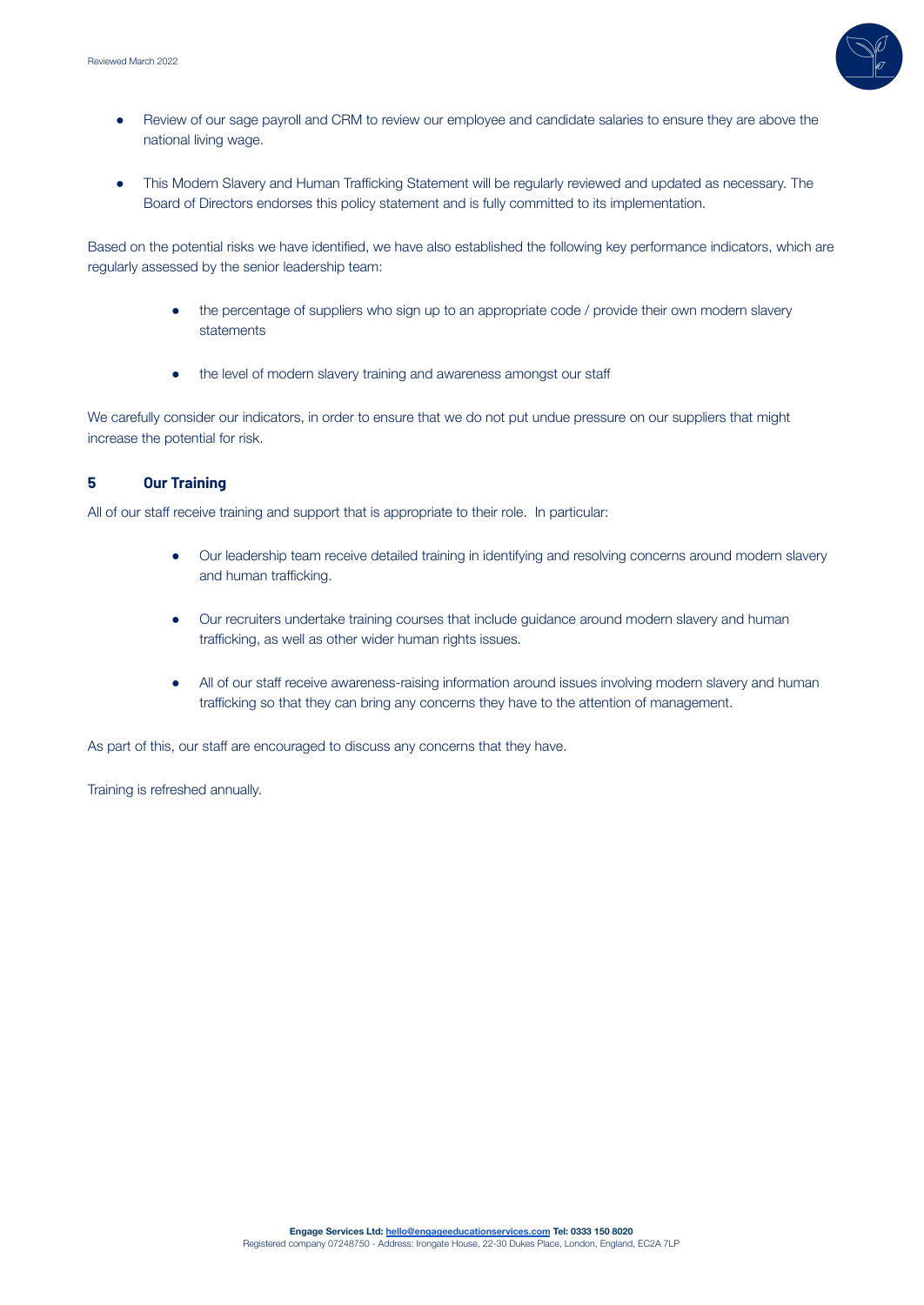

# **Annex A – definitions contained in the Modern Slavery Act 2015**

### **Section 1 - Slavery, servitude and forced or compulsory labour**

- (1) A person commits an offence if—
	- (a) the person holds another person in slavery or servitude and the circumstances are such that the person knows or ought to know that the other person is held in slavery or servitude, or
	- (b) the person requires another person to perform forced or compulsory labour and the circumstances are such that the person knows or ought to know that the other person is being required to perform forced or compulsory labour.
- (2) In subsection (1) the references to holding a person in slavery or servitude or requiring a person to perform forced or compulsory labour are to be construed in accordance with Article 4 of the Human Rights Convention.
- (3) In determining whether a person is being held in slavery or servitude or required to perform forced or compulsory labour, regard may be had to all the circumstances.
- (4) For example, regard may be had—
	- (a) to any of the person's personal circumstances (such as the person being a child, the person's family relationships, and any mental or physical illness) which may make the person more vulnerable than other persons;
	- (b) to any work or services provided by the person, including work or services provided in circumstances which constitute exploitation within section 3(3) to (6).

(5) The consent of a person (whether an adult or a child) to any of the acts alleged to constitute holding the person in slavery or servitude, or requiring the person to perform forced or compulsory labour, does not preclude a determination that the person is being held in slavery or servitude, or required to perform forced or compulsory labour.

### **Section 2 – Human trafficking**

- (1) A person commits an offence if the person arranges or facilitates the travel of another person ("V") with a view to V being exploited.
- (2) It is irrelevant whether V consents to the travel (whether V is an adult or a child).
- (3) A person may, in particular, arrange or facilitate V's travel by recruiting V, transporting or transferring V, harbouring or receiving V, or transferring or exchanging control over V.
- (4) A person arranges or facilitates V's travel with a view to V being exploited only if—
	- (a) the person intends to exploit V (in any part of the world) during or after the travel, or
	- (b) the person knows or ought to know that another person is likely to exploit V (in any part of the world) during or after the travel.

(5) "Travel" means—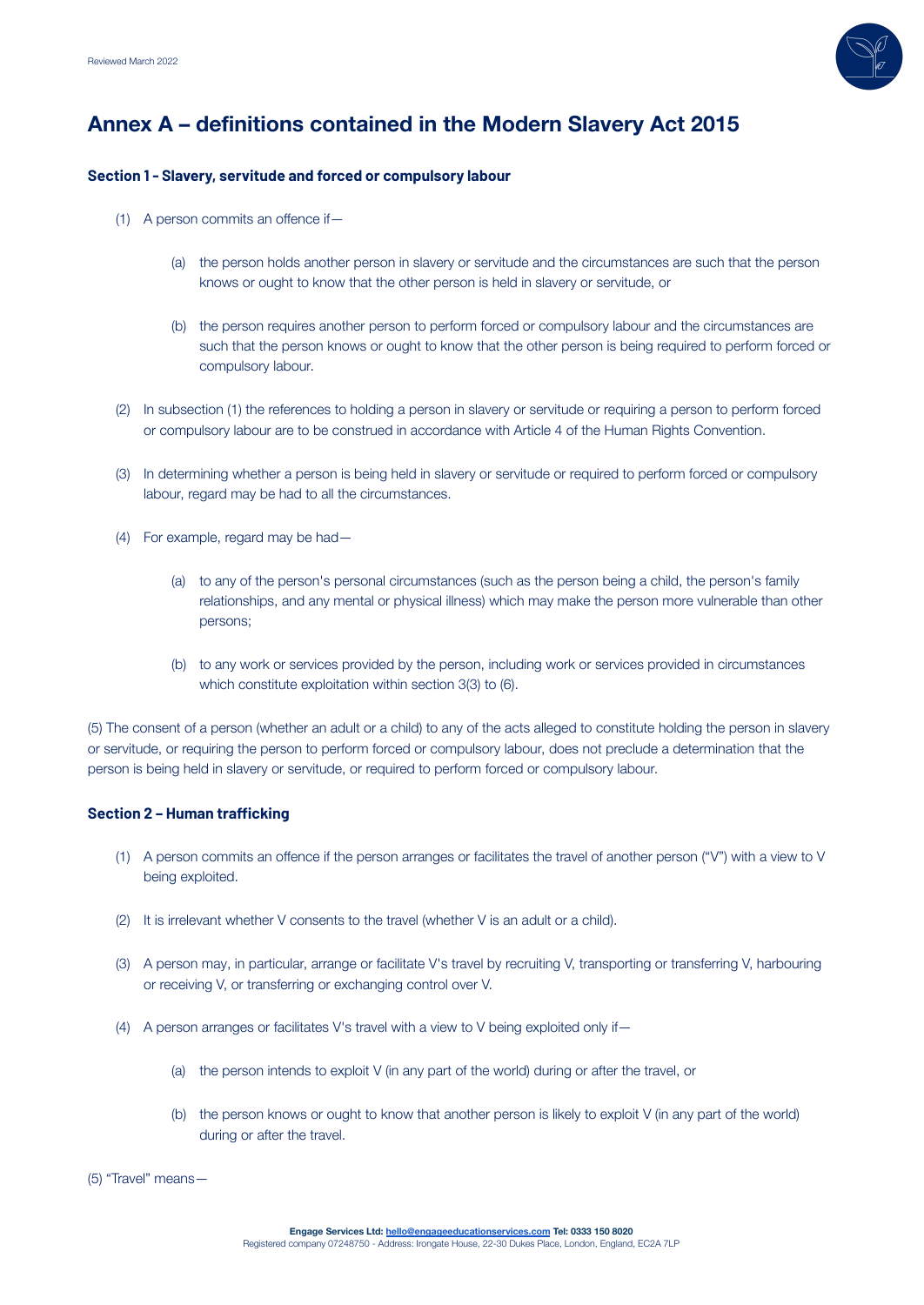

- (a) arriving in, or entering, any country,
- (b) departing from any country,
- (c) travelling within any country.
- (6) A person who is a UK national commits an offence under this section regardless of—
	- (a) where the arranging or facilitating takes place, or
	- (b) where the travel takes place.
- (7) A person who is not a UK national commits an offence under this section if—
	- (a) any part of the arranging or facilitating takes place in the United Kingdom, or
	- (b) the travel consists of arrival in or entry into, a departure from, or travel within, the United Kingdom.

#### **Section 3 – Meaning of Exploitation**

(1) For the purposes of section 2, a person is exploited only if one or more of the following subsections apply in relation to the person.

Slavery, servitude and forced or compulsory labour

- (2) The person is the victim of behaviour—
	- (a) which involves the commission of an offence under section 1, or
	- (b) which would involve the commission of an offence under that section if it took place in England and Wales.

#### Sexual exploitation

- (3) Something is done to or in respect of the person—
	- (a) which involves the commission of an offence under—
- (i) section 1(1)(a) of the Protection of Children Act 1978 (indecent photographs of children), or
- (ii) Part 1 of the Sexual Offences Act 2003 (sexual offences), as it has effect in England and Wales, or
	- (b) which would involve the commission of such an offence if it were done in England and Wales.

Removal of organs etc

- (4) The person is encouraged, required or expected to do anything—
	- (a) which involves the commission, by him or her or another person, of an offence under section 32 or 33 of the Human Tissue Act 2004 (prohibition of commercial dealings in organs and restrictions on the use of live donors) as it has effect in England and Wales, or